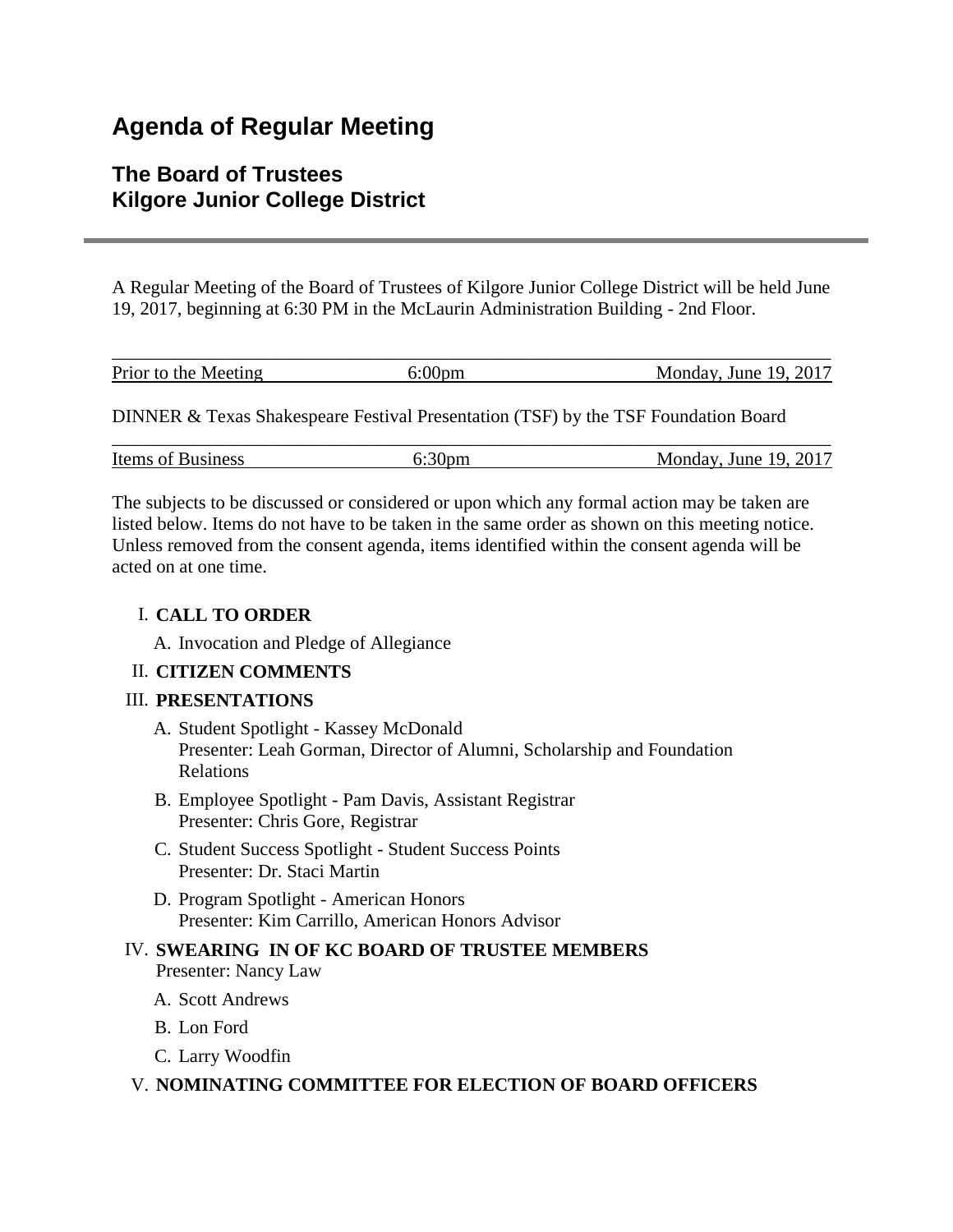Presenter: Lon Ford, Chair

- A. INFORMATION ITEM: Report from Nominating Committee Slate of Officer **Candidates** Presenter: Lon Ford
- VI. **BOARD OFFICER ELECTIONS** Presenter: Larry Woodfin, Board President

#### VII. **CONSENT AGENDA**

- A. To consider approving the minutes of the April 10, 2017 regular board meeting and the May 6, 2017 Board Retreat
- B. To consider approval of personnel items submitted as follows:
	- 1. **Recommendation to accept employee resignation as follows:**
		- a. Police Officer, effective May 1, 2017 after one year of service
		- b. Project Advisor, Upward Bound, effective May 12, 2017 after three years and eight months of service
		- c. Assistant Manager, Fitness Center, effective May 26, 2017 after two years and eight months of service
		- d. Interim History Instructor, effective May 31, 2017 after one year of interim service
		- e. Interim History Instructor, effective May 31, 2017 after one year of interim service
		- f. Music Instructor, effective June 30, 2017 after seven years and nine months of service
		- g. Mathematics Instructor, effective August 31, 2017 after seven years of service
		- h. Process Technology Instructor, effective August 31, 2017 after five years of service
		- i. Associate Degree Nursing Instructor, effective August 31, 2017 after one year of service
		- j. Program Director and Instructor, Child Development, effective August 31, 2017 after sixteen years of service

#### 2. **Recommendation to terminate employment as follows:**

- a. Lead Accounts Payable Specialist, effective April 20, 2017 after nine months of service
- b. Assistant Housing Director & Assistant Women's Softball Coach, effective May 19, 2017
- c. Support Specialist Cashier, Business Office, effective May 22, 2017
- d. Director of Student Activities & Residential Life, effective June 19, 2017

#### 3. **Recommendation to accept employee retirement as follows:**

a. Continuing Education and Business Services Coordinator, effective May 31,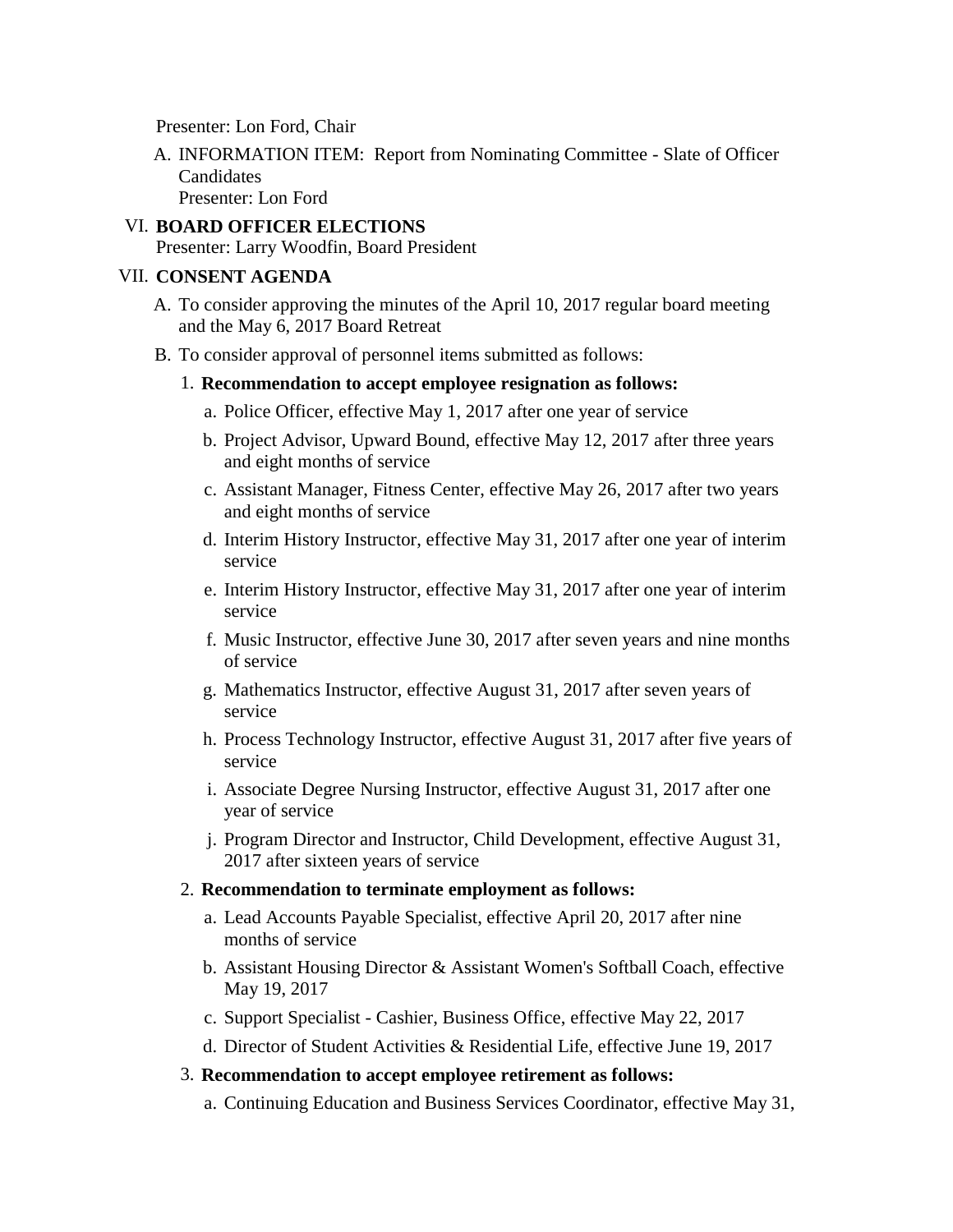2017 after thirty-four years of service

- b. Professional Support Assistant, Athletics, effective August 31, 2017 after twenty years and one month of service
- c. Student Success Learning Specialist, effective August 31, 2017 after fourteen years and eight months of service

#### 4. **Recommendation for renewal of employment contract as follows:**

a. Head Women's Softball Coach and Kinesiology Instructor, based upon the approved faculty salary schedule for the period of June 1, 2017 - May 31, 2018

#### 5. **Recommendation for employment as follows:**

- a. Adult Education & Literacy Teacher, Longview Campus, effective April 10, 2017
- b. Continuing Education Support Specialist, Admissions & Registrar, effective May 10, 2017
- c. Director of Adult Education and Literacy, Longview Campus, effective May 15, 2017
- d. Workforce Development Specialist Health Services, effective June 1, 2017
- e. Workforce Development Specialist Industrial Technology, effective May 30, 2017
- f. Assistant Department Chair & Mathematics Instructor, Math, Science & Health Sciences, effective September 1, 2017
- g. Mathematics Instructor, Math, Science & Health Sciences, effective September 1, 2017
- h. ESOL Instructor, Liberal & Fine Arts, effective September 1, 2017
- i. English Instructor, Liberal & Fine Arts, effective September 1, 2017
- j. Government Instructor, Liberal & Fine Arts, effective September 1, 2017
- k. History Instructor, Liberal & Fine Arts, effective September 1, 2017
- l. History Instructor, Liberal & Fine Arts, effective September 1, 2017
- m. English Instructor, Liberal & Fine Arts, effective September 1, 2017
- n. Police Officer, KCPD, effective June 1, 2017

#### 6. **Recommendation to change employment as follows:**

- a. Training Coordinator, Workforce Development to Professional Support Specialist, Workforce Development, effective June 1, 2017. This position is grant funded.
- b. Assistant Director, Workforce Development to Workforce Development Specialist, effective June 1, 2017
- c. Support Specialist Purchasing to Lead Accounts Payable Specialist, effective May 18, 2017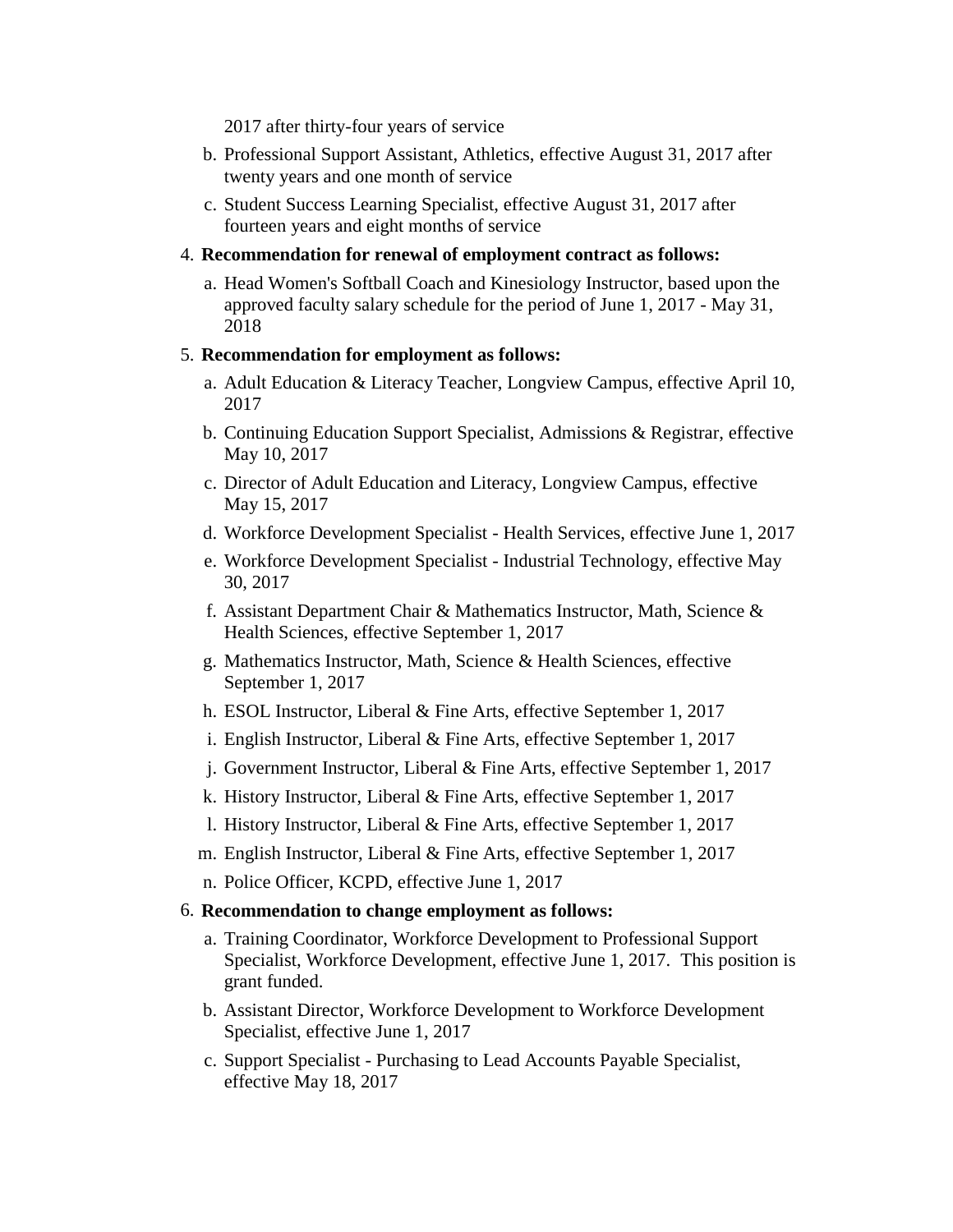#### VIII. **EXECUTIVE SESSION**

 Adjournment to executive session pursuant to Texas Government Code Sections 551.071 - 551.084, the Open Meetings Act, for the following purposes:

 "The Board has adjourned to executive session at \_\_\_\_\_\_\_\_\_\_p.m. on **June 19, 2017."**

PERSONNEL: (Government Code 551.074)

LEGAL: (Government Code 551.071)

REAL ESTATE: (Government Code 551.072)

RECONVENING IN OPEN MEETING

"**The Board has reconvened in open session at \_\_\_\_\_\_\_\_\_p.m. on June 19, 2017."**

IF, DURING THE COURSE OF THE MEETING COVERED BY THIS NOTICE, THE BOARD SHOULD DETERMINE THAT A CLOSED OR EXECUTIVE MEETING OR SESSION OF THE BOARD SHOULD BE HELD OR IS REQUIRED IN RELATION TO ANY ITEM INCLUDED IN THIS NOTICE, THEN SUCH CLOSED OR EXECUTIVE MEETING OR SESSION AS AUTHORIZED BY SECTION 551.001 ET SEQ. OF THE TEXAS GOVERNMENT CODE (THE OPEN MEETINGS ACT) WILL BE HELD BY THE BOARD AT THAT DATE, HOUR AND PLACE GIVEN IN THIS NOTICE OR AS SOON AFTER THE COMMENCEMENT OF THE MEETING COVERED BY THIS NOTICE AS THE BOARD MAY CONVENIENTLY MEET IN SUCH CLOSED OR EXECUTIVE MEETING OR SESSION CONCERNING ANY AND ALL SUBJECTS AND FOR ANY AND ALL PURPOSES PERMITTED BY SECTIONS 551.071-551.084, INCLUSIVE, OF THE OPEN MEETINGS ACT.

Should any final action, final decision, or final vote be required in the opinion of the Board with regard to any matter considered in such closed or executive meeting or session, then such final action, final decision, or final vote shall be at either:

 a. the open meeting covered by this notice upon the reconvening of this public meeting, or

 b. at a subsequent public meeting of the Board upon notice thereof, as the Board shall determine.

#### IX. **ACTION ITEMS**

A. To consider payment of legal fees for services rendered

#### X. **BOARD COMMITTEE REPORTS & ACTION ITEMS**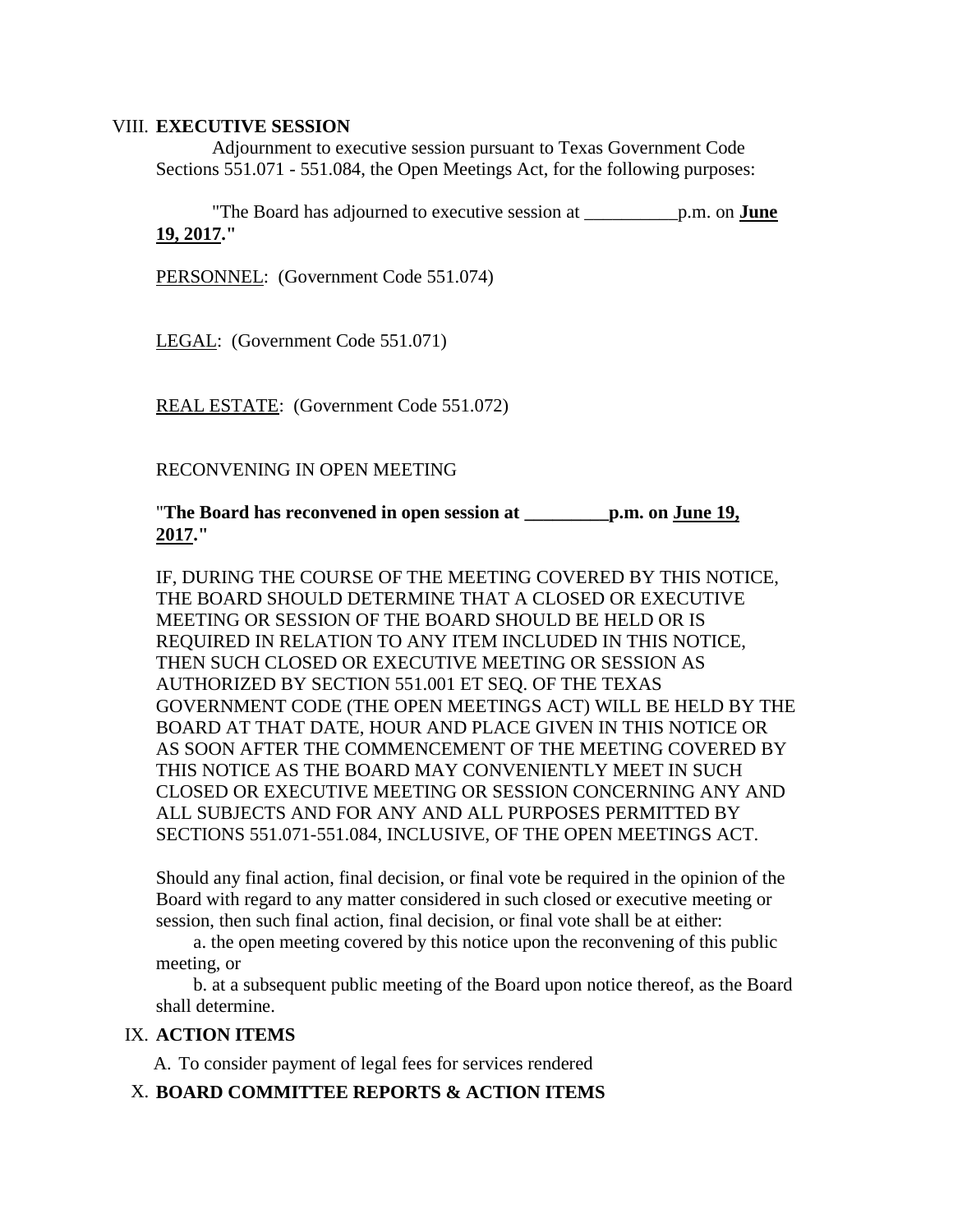- A. Investment/Finance/Audit Committee Joe Carrington, Chair Presenter: Joe Carrington
	- 1. ACTION ITEM: To consider results of the analysis of program viability
		- a. Associate of Applied Science (AAS) Degree/Certificate of Completion Surgical Technology
		- b. Associate of Applied Science (AAS) Degree/Certificate of Completion Drafting & Design Technology
		- c. Associate of Applied Science (AAS) Degree/Certificate of Completion Commercial Photography
	- 2. INFORMATION ITEM: Legislative Action State Funding
	- 3. INFORMATION ITEM: Budget Reports
- B. Policy & Personnel Committee Karol Pruett, Chair Presenter: Karol Pruett
	- 1. ACTION ITEM: To consider approval of Policies
		- a. Academic Freedom Policy
		- b. Board Conflict of Interest Policy
		- c. Trustee Removal From Office Policy
		- d. College Events and Facility Rental: Alcohol on Campus Policy
		- e. Family Medical Leave Act (FMLA) Policy
		- f. Progressive Discipline Policy
		- g. Resignation/Retirement Policy
	- 2. INFORMATION ITEM: Request for Qualifications (RFQ) for Legal Services
- C. Property & Facilities Committee Brian Nutt, Chair Presenter: Brian Nutt
	- 1. ACTION ITEM: To consider an Inter-Local Agreement with West Rusk **CCISD**
	- 2. ACTION ITEM: To consider facility rental fee structure recommendation
	- 3. ACTION ITEM: To consider an ice truck enclosure for the East Texas Oil Museum (ETOM)
	- 4. INFORMATION ITEM: Facility & Property Committee Meeting, June 26, 2017, Open Meeting, entire Board invited and encouraged to attend to hear presentation from the Energy Service Company (ESCO), McKinstry
	- 5. INFORMATION ITEM: Facilities Update Presenter: Jeff Williams
		- a. Bridge
		- b. Former Print Shop/New Tactical Training Room for the Police and Fire Academies
		- c. Technical Vocational (TV) Building Renovation